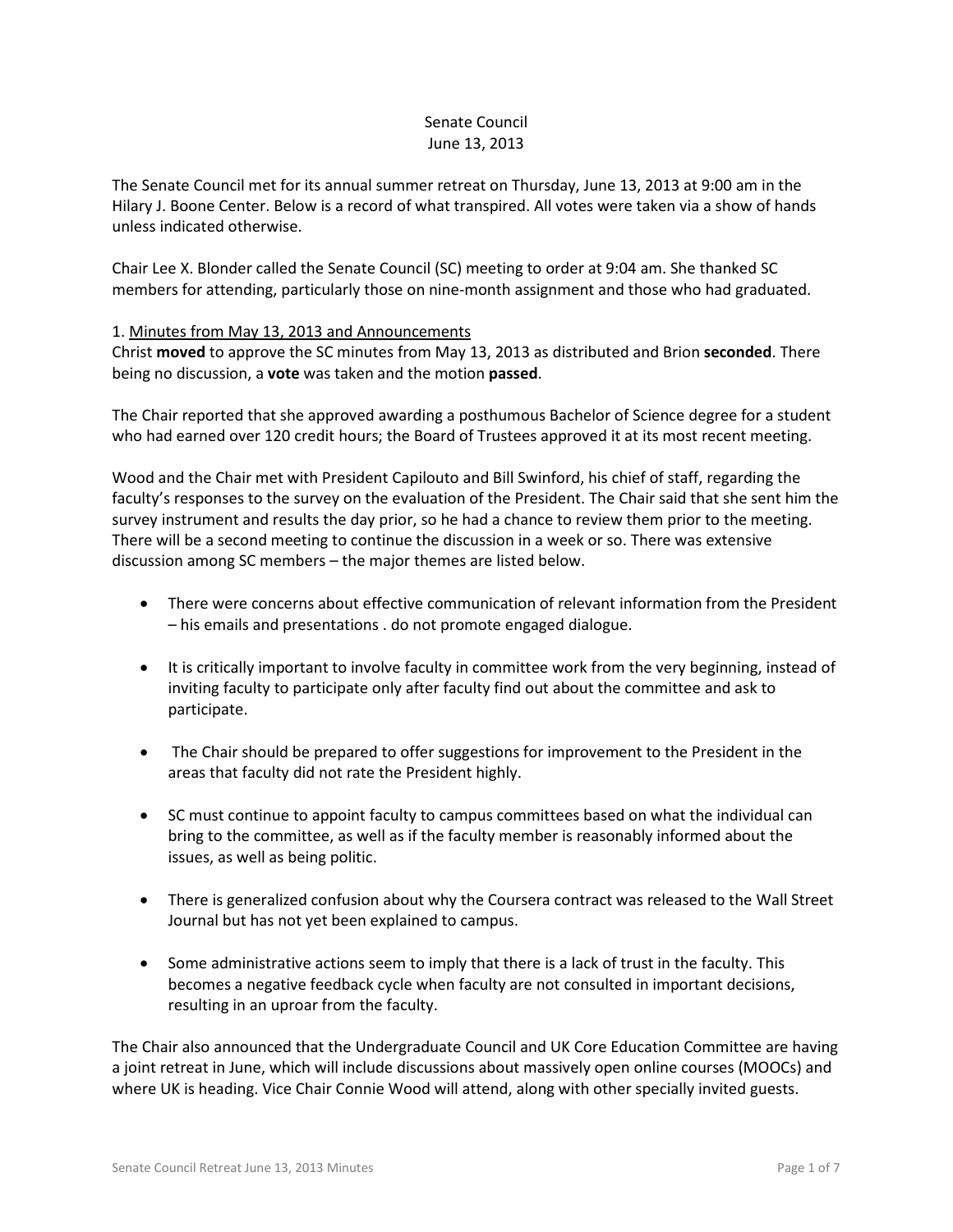## 2. Old Business

# a. Committee Nominees

SC members discussed nominees for the following committees: Senate Committee on the Faculty Code; Health Care Clinical Colleges Area Advisory Committee; Physical and Engineering Sciences Area Advisory Committee; and the Librarian Area Advisory Committee. A sufficient number of nominees were identified for the committees.

b. Discussion of Recommendations from Ad Hoc Committee on Senate Membership and Voting Status The Chair led SC members in a discussion on possible membership and voting changes for the University Senate (Senate). The discussion primarily focused on the five recommendations from the Senate Council's Ad Hoc Committee on Senate Membership and Voting Status (CSMVS):

- 1. The name of the University Senate be changed to 'University Faculty Senate'.
- 2. The status of elected student senators and elected emeriti faculty be changed to non-voting.
- 3. The administrators and Deans who currently are ex officio voting member be moved to ex officio non-voting status.
- 4. The elected student members of the Senate Council be moved to non-voting status.
- 5. That in a spirit of increasing University communication among participants in shared governance, the charge to the University Assembly be expanded to include a function for the President to periodically meet in joint session with the executive bodies of the University Faculty Senate, Student Senate, and Staff Senate.

The Chair outlined the various additional documents at the SC's disposal to facilitate the discussion: recommendations from the Student Government Association (to change the name from "University Senate" to the "Faculty Senate" and change the voting rights of students); Senate attendance records from the past two academic years for ex officio members; possible changes to *Governing Regulations IV* ("The University Senate"); possible changes to *Governing Regulations VI* ("The University Assembly"); possible changes to *Senate Rules 1.3.1.2* ("University Senate Council" Composition); recommendations from the CSMVS; and the original documentation from the creation of the CSMVS.

The following comments were major topics of conversation.

- About 12% of ex officio members regularly attend Senate meetings. Therefore, leaving their voting rights as is, as well as changing their voting status, would have a negligible effect on the voice of faculty senators as a whole.
- Removing voting rights from all but elected members is only fair, considering the Senate is the only faculty representative body at the University level.
- Leaving voting rights as is for ex officio members is more inclusive and could be a mechanism for improved communication.
- Removing voting rights could be seen in a negative light by some.
- Low faculty morale could be attributed to a lack of effective communication with University administrators, or it could be attributed to the faculty's perception that faculty have do not have an effective, single voice that deals with more than curricular concerns.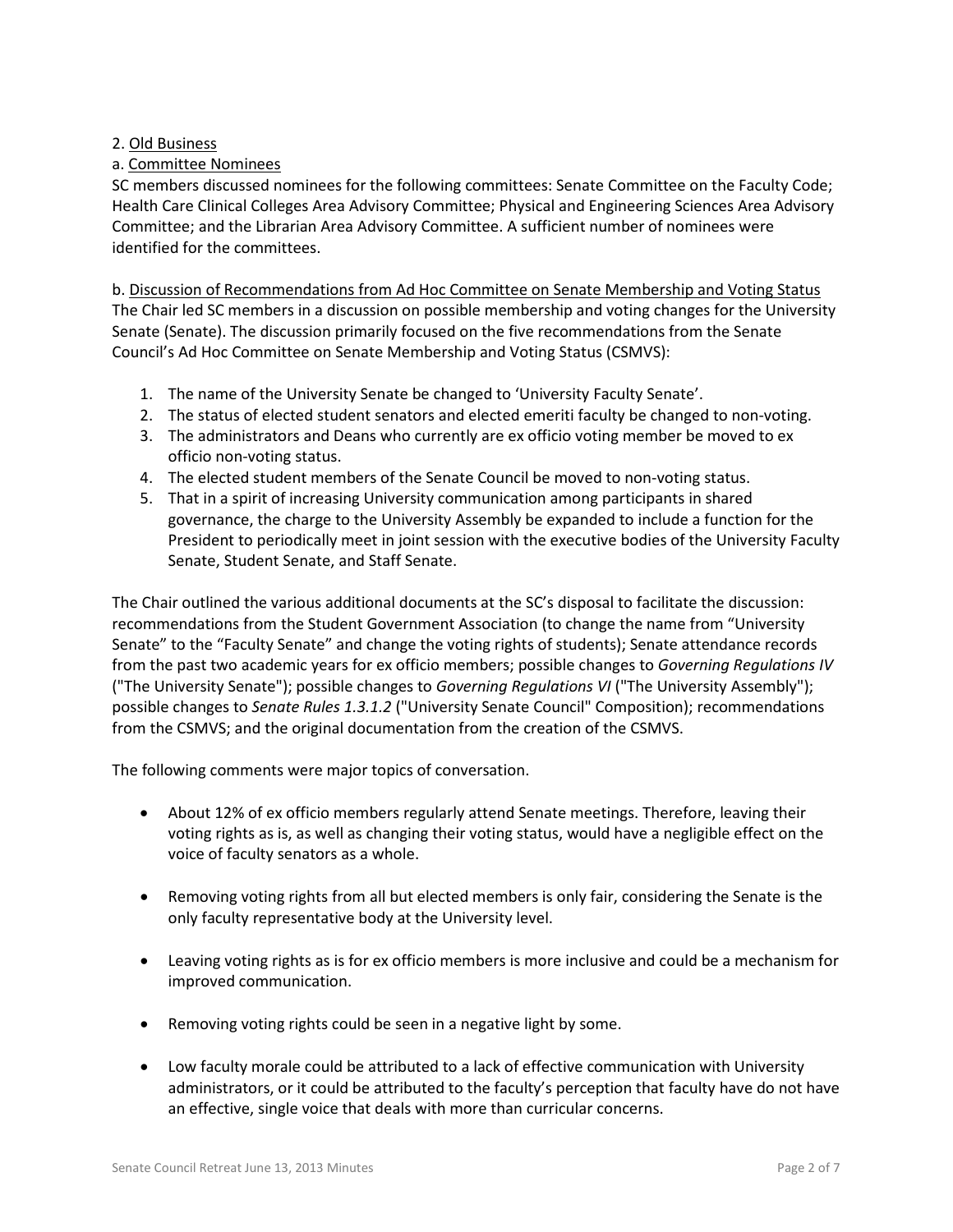- The University Assembly could be resurrected in such a way to represent the many different types and ranks of faculty, staff and students.
- The SC could create opportunities to meet and communicate with deans outside of formal meetings.
- If Senate membership was opened up to anyone with a faculty appointment, regardless of administrative appointment, both chairs and deans could be elected. This opens up the possibility of having chairs and deans on the SC.

After extensive discussion, the Chair asked each SC member present to offer their thoughts on the recommendations. Opinions generally reflected support for converting the Senate to a purely faculty senator body, or support for opening up the pool of those eligible to be elected to department chairs and college deans, or support for changing the voting membership in the future, but tabling the discussion for now. Edwards commented that the language in the recommendations should be changed from "elected student members" to "student members." There were no objections to this change.

Brion **moved** that the SC accept the report from the Ad Hoc Committee on Senate Membership and Voting Status (with the removal of "elected" when modifying "student" in the recommendations), and place it on the October Senate meeting agenda for discussion, as amended. Christ **seconded**. Wood **offered an amendment** to change the Senate October discussion date to a "later date." Hippisley **seconded** the amendment.

A **vote** was taken on the motion that the SC accept the report from the Ad Hoc Committee on Senate Membership and Voting Status (with the removal of "elected" when modifying "student" in the recommendations), and place it (as amended) on an agenda for Senate discussion at a later date. The motion **passed** with none opposed.

Hippisley **moved** that what has just been recommended be presented to the Senate for discussion as a first reading in the Senate prior to January 2014. Brion **seconded**. A **vote** was taken and the motion **passed** with none opposed.

# 3. Academic Council New Program Review Criteria

SC members reviewed the criteria sent in from the three academic councils. It was agreed that Ms. Brothers should create a form that encompasses the different criteria. SC members offered thoughts on particular aspects of new program creation that should be included.

There was brief discussion about the Undergraduate Council's request that the SC clarify the UC's role in reviewing administrative feasibility of courses, as well as what entity should receive those comments. SC members discussed whether such feasibility involves evaluation of a letter of support, or if it merely involves having a letter of support on hand. The SC discussed customer service and time for completion of review of courses and programs.

### 4. Review of Committees of the Senate

The Chair explained that she put the this particular item on the agenda as a result of a conversation involving Interim Provost Tim Tracy, in which he asked about the activity and productivity of the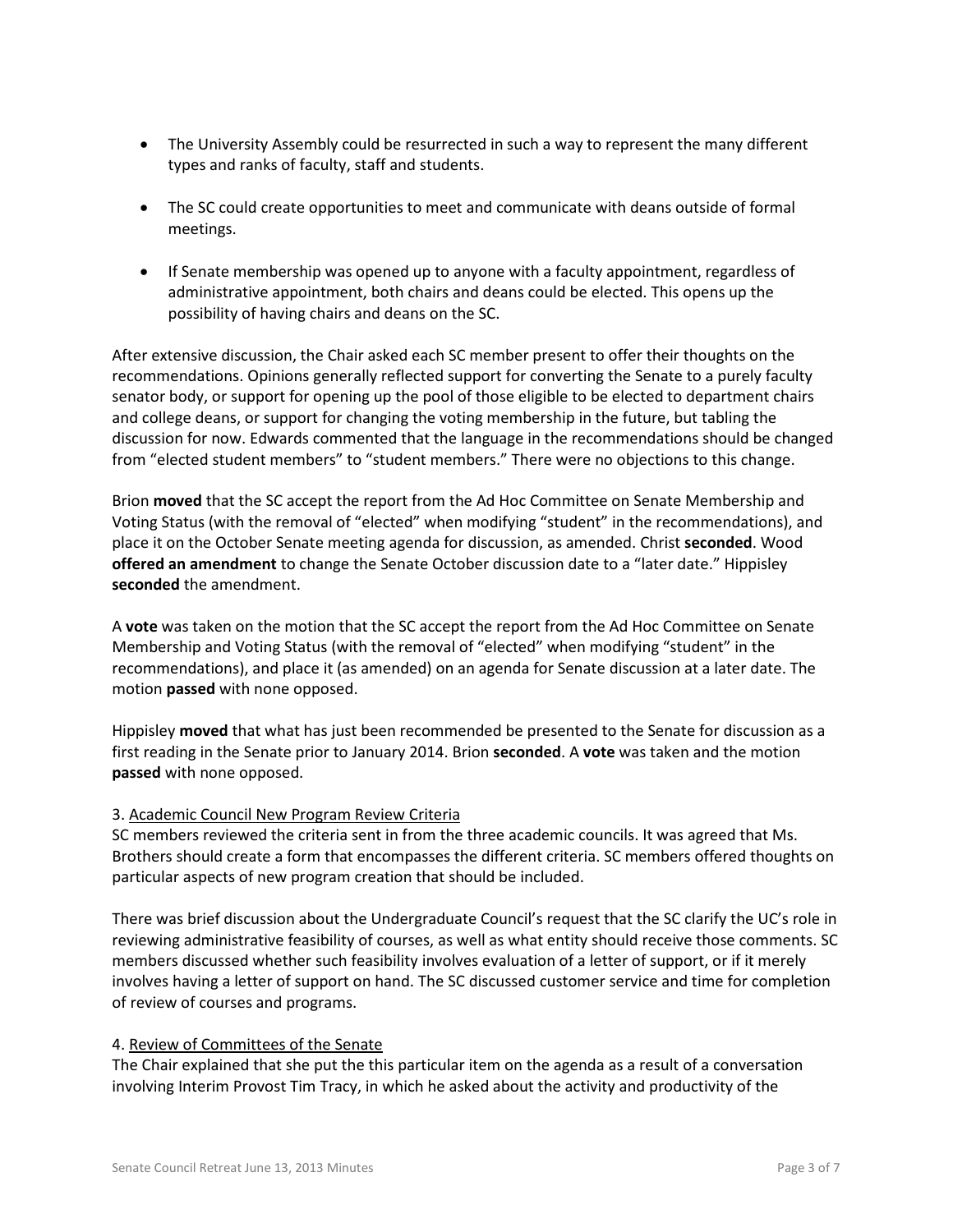Senate's committees. There was a general sense that the committees were not sufficiently consulted by the administration, and that faculty input comes after decisions have already been made.

SC members expressed concerns about funding for graduate education, past, present and future. There was extensive discussion about how the new values-based budget model will affect research and graduate education funding.

Hippisley **moved** that the SC rename and recharge the Senate's Research Committee to involve graduate education and policy making. Edwards **seconded**. A **vote** was taken and the motion **passed** with none opposed and one abstaining.

Hippisley **moved** to add "it shall also be responsible for reviewing graduate education policies and their implementation" between the first and second sentences of the Senate Research Committee's charge in the *Senate Rules*. The revised charge would read, "The Senate's Research Committee (SRC) shall be responsible for reviewing University research policies and their implementation. It shall also be responsible for reviewing graduate education policies and their implementation. In addition, it shall make recommendations to the University Senate regarding those policies and the priorities for them." Wood **seconded**.

A **vote** was taken and the motion **passed** with none opposed.

There was general discussion about a variety of committees. At the Chair's suggestion for a motion, Christ **moved** that the SC change the name of SC's ad hoc Committee on Best Practices for Distance Learning to "Distance Learning and e-Learning" and make it a standing committee of the Senate. A **vote** was taken and the motion **passed** with none opposed. There were no objections to asking the proposed new standing Senate Committee on Distance Learning and e-Learning to create its own charge.

### 5. UK Tenure and Faculty Contract Assignment Period

The Chair noted that the discussion would not likely finish prior to lunch, but she did have time to offer background information. A faculty member in a basic science department in the College of Medicine was told by the dean, most recently, that the dean had changed his contract from a 12-month contract to a nine-month contract. Interim Provost Tim Tracy has determined that the Dean was within his rights to modify the contract in that way. The Chair said that there might not be much the SC could do about this particular case, but that awareness should be raised about a rising number of similar actions. This is driven in part by a reduction in funds that came from the healthcare enterprise in the past, but will now be used to fit out another floor at the patient care pavilion.

SC members began discussion of the agenda item. The Chair noted that *Administrative Regulations 3:7* is the policy under which the faculty member's contract was changed. Watt explained that in the past, the request for a change in appointment period was typically done for a short-term period of time, as well as that it had always been voluntary.

At 12:33 pm, SC members broke for lunch; Wilson and Edwards departed. The meeting reconvened at 1:35 pm.

There was extensive discussion about the involuntary change in a faculty member's contract assignment period. The SC suggested that the Chair mention this particular issue to the President as one reason for low faculty morale. The Chair asked Christ to investigate recommendations from the American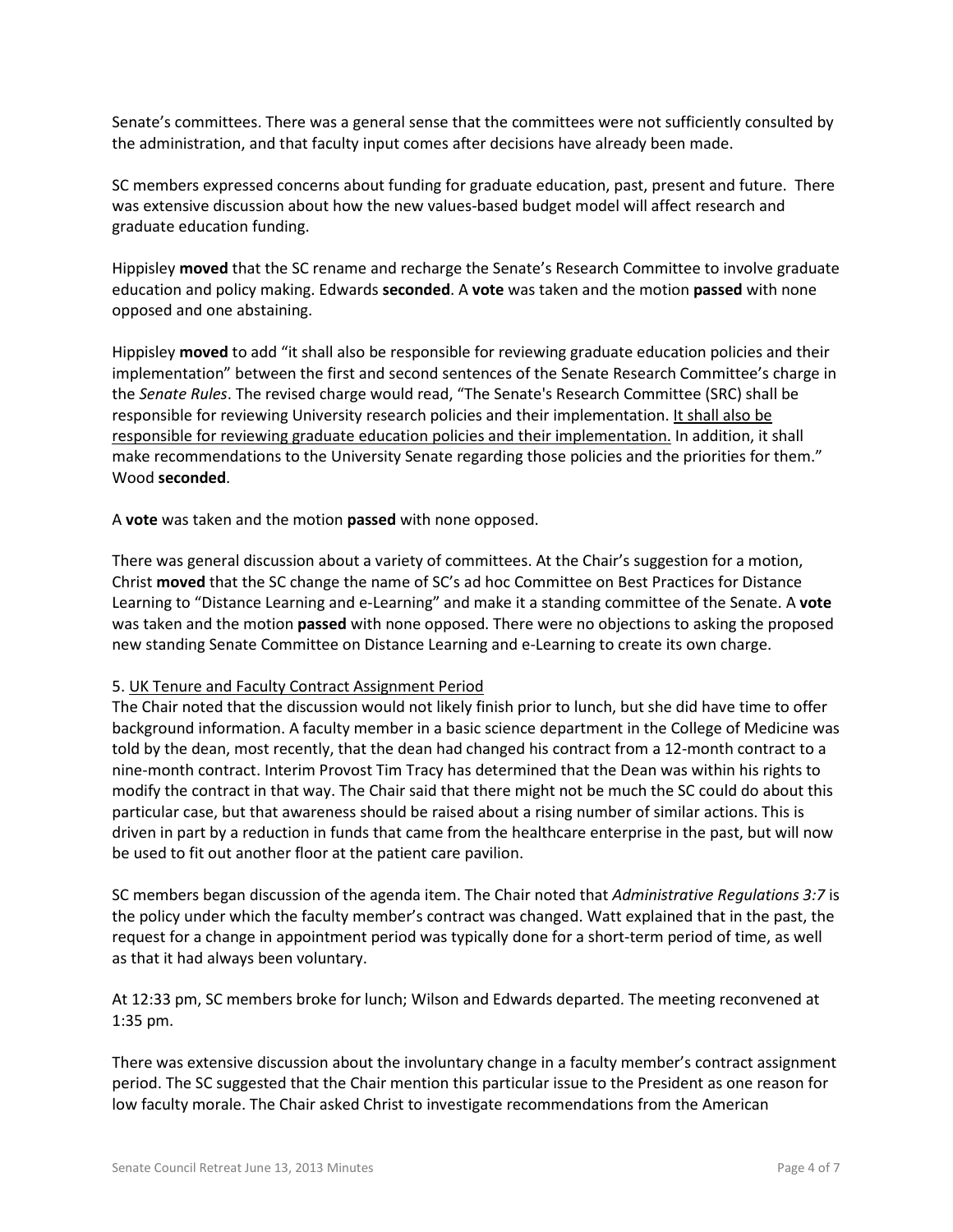Association of University Professors on changing a faculty member's contract period and Christ agreed to do so. A majority of SC members expressed concern that such changes were happening on an individual, private level so that faculty do not know that this is happening to other faculty members, and how to respond to similar reports in the future.

### 6. Discussion of Distance Learning and Intellectual Property Regulations

The topics of distance learning and associated intellectual property (IP) considerations, as well as IP in general, were discussed at length by SC members. There were very divergent opinions about what types of regulation are fair to faculty member and to the University, as well as to the community at large.

Towards the end of the discussion, SC members suggested the Chair invite the Chief Information Technology Officer, Vince Kellen, to give a presentation to the SC, and subsequently to the Senate. Wood asked the Chair to be sure to invite the pertinent University administrators working on various aspects of distance learning and IP.

#### 7. Discussion of Criteria for Adding Students to the Degree List

The Chair explained that the standard for adding a student to a degree list was established via motion and vote at the SC meeting on April 26, 2010; the omission must have been due to a University error for the student to be added, and the Chair may approve the inclusion of the student if the action cannot wait until the next SC or University Senate (Senate) meeting. The Chair reported that in cases of clear administrative error, students are regularly added to the degrees list. For the May 2013 degree list, there were a slew of emails from the College of Nursing requesting the Chair add a student after the deadline because the student did not file the appropriate paperwork, but not being on the degree list would have prevented the student from being able to take licensing exams. In addition, there was a case of a student who was supposed to be inducted as an officer into the military, but the student had not filed the appropriate paperwork to be on the degree list and would not have been able to be inducted. The Chair recalled that she asked SC for their opinions about these two students; although it was not in accord with past precedent, a majority of SC members supported adding the students to the May 2013 degree list, so the Chair approved them both.

Anderson asked about the number of students who were eligible to graduate on an annual basis, but who were not added to the degree list due to not having filed the appropriate paperwork. Ms. Brothers reported that there are approximately 15 students per year who do not file the necessary paperwork and are not added to the degree list.

There was very lengthy discussion among SC members about the appropriate circumstances under which a student should be added to the degree list if the error was not University error. Opinions ranged from keeping the system as is (students added only in the case of University error), to allowing any student to be added, even if the error was on the part of the student.

After extensive discussion, Brion **moved** that the standards be left as they currently are, with discretion left up to the SC for exceptions. Pienkowski **seconded**. After additional discussion, Watt **called the question**. A **vote** was taken and the motion **failed** with two in favor and four opposed.

Wood **moved** that the SC adopt the following policy:

In cases where the student can show that the failure to be on the degree list is entirely due to administrative error, the SC will add the student to the degree list, though the SC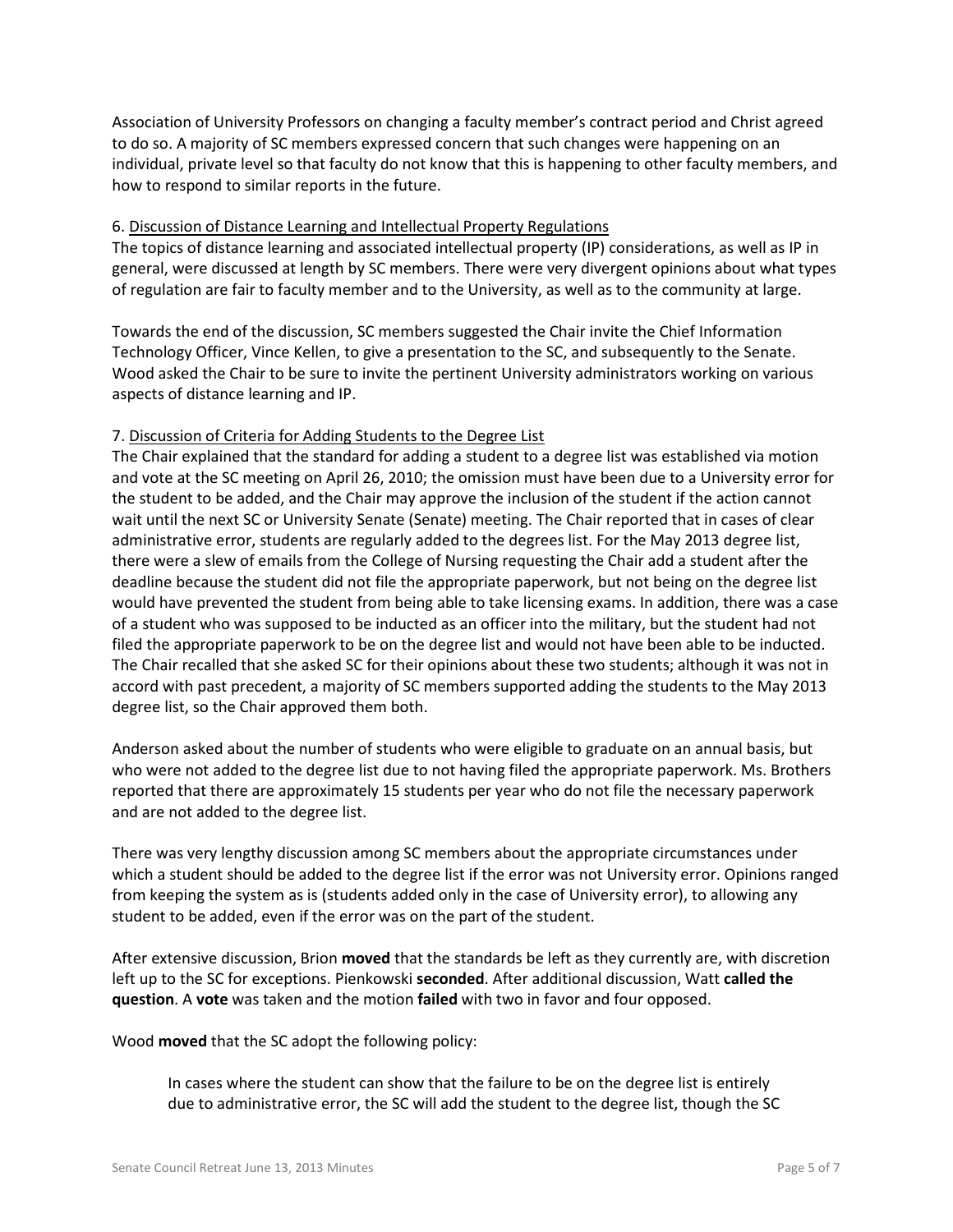Chair can act on behalf of the SC regarding degree lists if the matter cannot wait until the next Senate Council meeting.

In cases where failure to graduate creates extreme hardship on the student, the following petition must be completed and submitted to the Senate Council Chair for consideration and final decision.

1. A one-page statement specifying the exact nature of the ramifications of failure to graduate at the requested time.

2. Documentation, including contact information, for verification of the facts presented in number one, above.

3. Letter of support from the director of undergraduate studies or the director of graduate studies.

The hardship petition must be submitted no later than one business day prior to the approval of the degree list for the semester in question by the Board of Trustees. Submission of this petition does not guarantee that a request for exception will be granted.

Debski **seconded**. There was additional discussion. A **vote** was taken and the motion **passed** with seven in favor and one opposed. SC members asked Ms. Brothers to communicate the new policy with directors of graduate studies, directors of undergraduate studies, and advisors (via the Advising Network Listserv).

8. Identification of Issues Likely to be of Faculty Concern in the Coming Year SC members identified (below) and in some cases discussed issues that may be of concern to faculty during the next academic year.

- Competition between departments and programs for funding as a result of the new valuesbased budget model.
- Post-tenure review of faculty members.
- Possibility of asking President Capilouto to pursue membership in the American Association of Universities.
- A faculty-staff employee ombud.
- Pay equity.
- Survey mechanisms to further ensure representative samples of faculty opinion.

SC members also spent a considerable amount of time discussing the results of the faculty's survey of President Capilouto and details of disseminating that information appropriately. The SC instructed the Chair to share the results of the survey with Board of Trustees Chair E. Britt Brockman, after the second